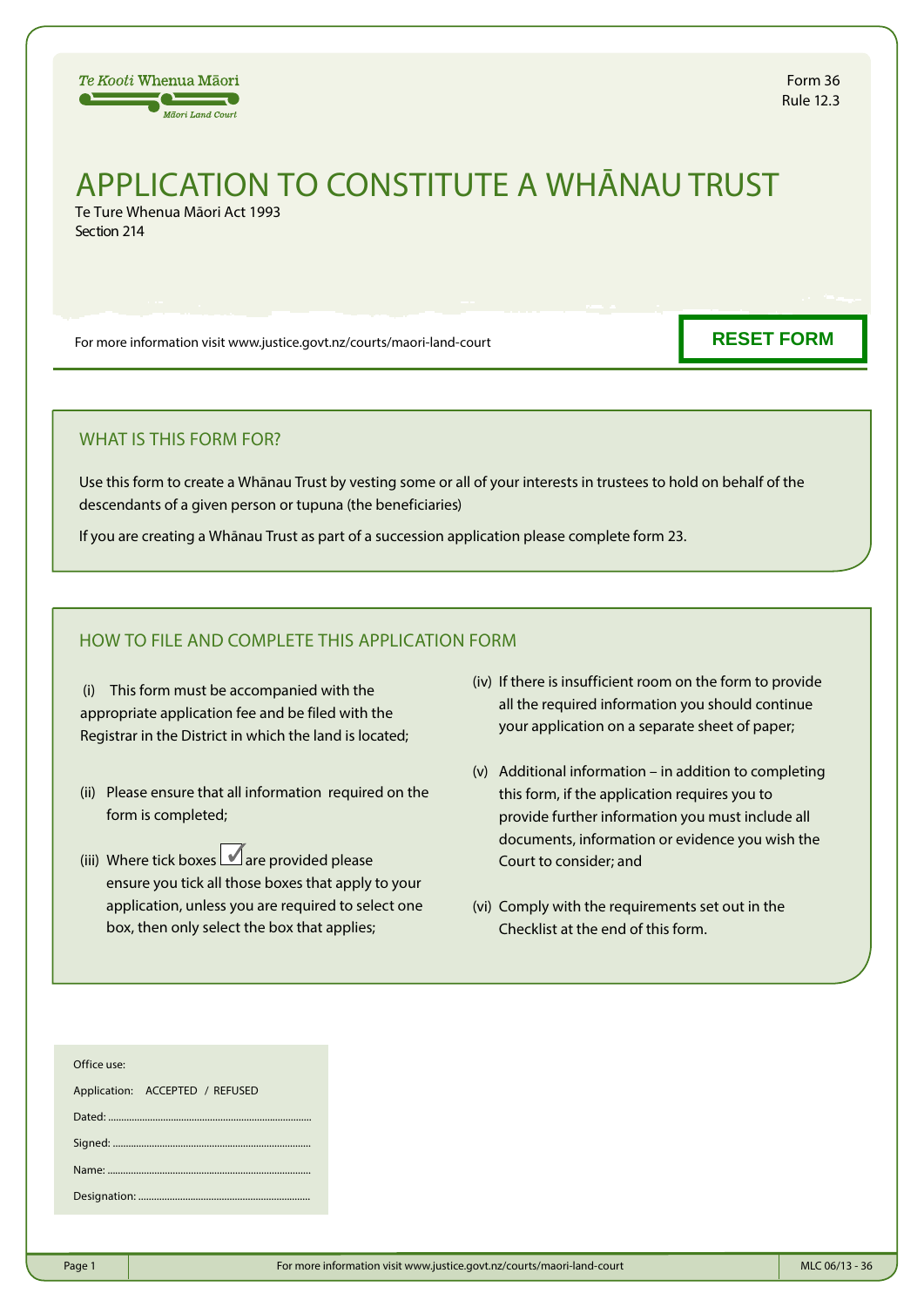| Your application may be heard by a Registrar and you will not need to attend court. If you would prefer your application to |  |  |  |  |
|-----------------------------------------------------------------------------------------------------------------------------|--|--|--|--|
| be heard in court by a Judge, please tick here:                                                                             |  |  |  |  |

### The Māori Land Court of New Zealand

(please select the name of the Māori Land Court District in which you wish your application to be heard)

|                     | Please select one District                                      | Taitokerau                                                                                                       |            | Waikato Maniapoto                                                                                                                                              | Waiariki      |                    |
|---------------------|-----------------------------------------------------------------|------------------------------------------------------------------------------------------------------------------|------------|----------------------------------------------------------------------------------------------------------------------------------------------------------------|---------------|--------------------|
|                     | Tairāwhiti                                                      | Tākitimu                                                                                                         |            | Aotea                                                                                                                                                          | Te Waipounamu |                    |
|                     |                                                                 | OWNER: (List all possible names that the owner(s) may have been known by including any aliases)                  |            |                                                                                                                                                                |               |                    |
|                     |                                                                 |                                                                                                                  |            |                                                                                                                                                                |               |                    |
|                     |                                                                 |                                                                                                                  |            |                                                                                                                                                                |               |                    |
| <b>APPLICATION:</b> |                                                                 |                                                                                                                  |            |                                                                                                                                                                |               |                    |
| 1/ We               |                                                                 |                                                                                                                  |            |                                                                                                                                                                |               |                    |
|                     |                                                                 |                                                                                                                  |            |                                                                                                                                                                |               | (state full name). |
|                     |                                                                 | apply to the Court to constitute a whanau trust in respect of:                                                   | $\sqrt{2}$ | tick as appropriate                                                                                                                                            |               |                    |
|                     | all my/our land interests                                       |                                                                                                                  |            |                                                                                                                                                                |               |                    |
|                     | the land interests listed in the schedule hereto                |                                                                                                                  |            |                                                                                                                                                                |               |                    |
|                     | Details of proposed whānau trust:                               |                                                                                                                  |            |                                                                                                                                                                |               |                    |
|                     | 1. Proposed name of Whānau Trust to be:                         |                                                                                                                  |            |                                                                                                                                                                |               |                    |
|                     | 2. Common tupuna name is:                                       |                                                                                                                  |            |                                                                                                                                                                |               |                    |
|                     | his or her children, his or her name should be the tupuna name. |                                                                                                                  |            | Note: Care must be taken in selecting the tupuna, as the beneficiaries of the trust are the descendants of that tupuna. If an applicant is forming a trust for |               |                    |
|                     |                                                                 | from the whanau trust may be applied if provision is made in the trust order.                                    |            | 3. Section 218 of Te Ture Whēnua Māori Act 1993 contains a list of Māori community purposes to which income                                                    |               |                    |
| purposes?           |                                                                 | Do you want discretionary power included in your trust<br>order to allow income to be applied to Māori community |            | <b>YES</b>                                                                                                                                                     | <b>NO</b>     |                    |
|                     | 4. Names of Trustees to be appointed:                           |                                                                                                                  |            |                                                                                                                                                                |               |                    |
| Name                |                                                                 |                                                                                                                  |            |                                                                                                                                                                |               |                    |
| Address             |                                                                 |                                                                                                                  |            |                                                                                                                                                                |               |                    |
| Email               |                                                                 |                                                                                                                  |            | Signed (by proposed trustee)                                                                                                                                   |               |                    |
| Name                |                                                                 |                                                                                                                  |            |                                                                                                                                                                |               |                    |
| Address             |                                                                 |                                                                                                                  |            |                                                                                                                                                                |               |                    |
| Email               |                                                                 |                                                                                                                  |            | Signed (by proposed trustee)                                                                                                                                   |               |                    |
| Name                |                                                                 |                                                                                                                  |            |                                                                                                                                                                |               |                    |
|                     |                                                                 |                                                                                                                  |            |                                                                                                                                                                |               |                    |
| Page 2              |                                                                 | For more information visit www.justice.govt.nz/courts/maori-land-court                                           |            |                                                                                                                                                                |               | MLC 06/13 - 36     |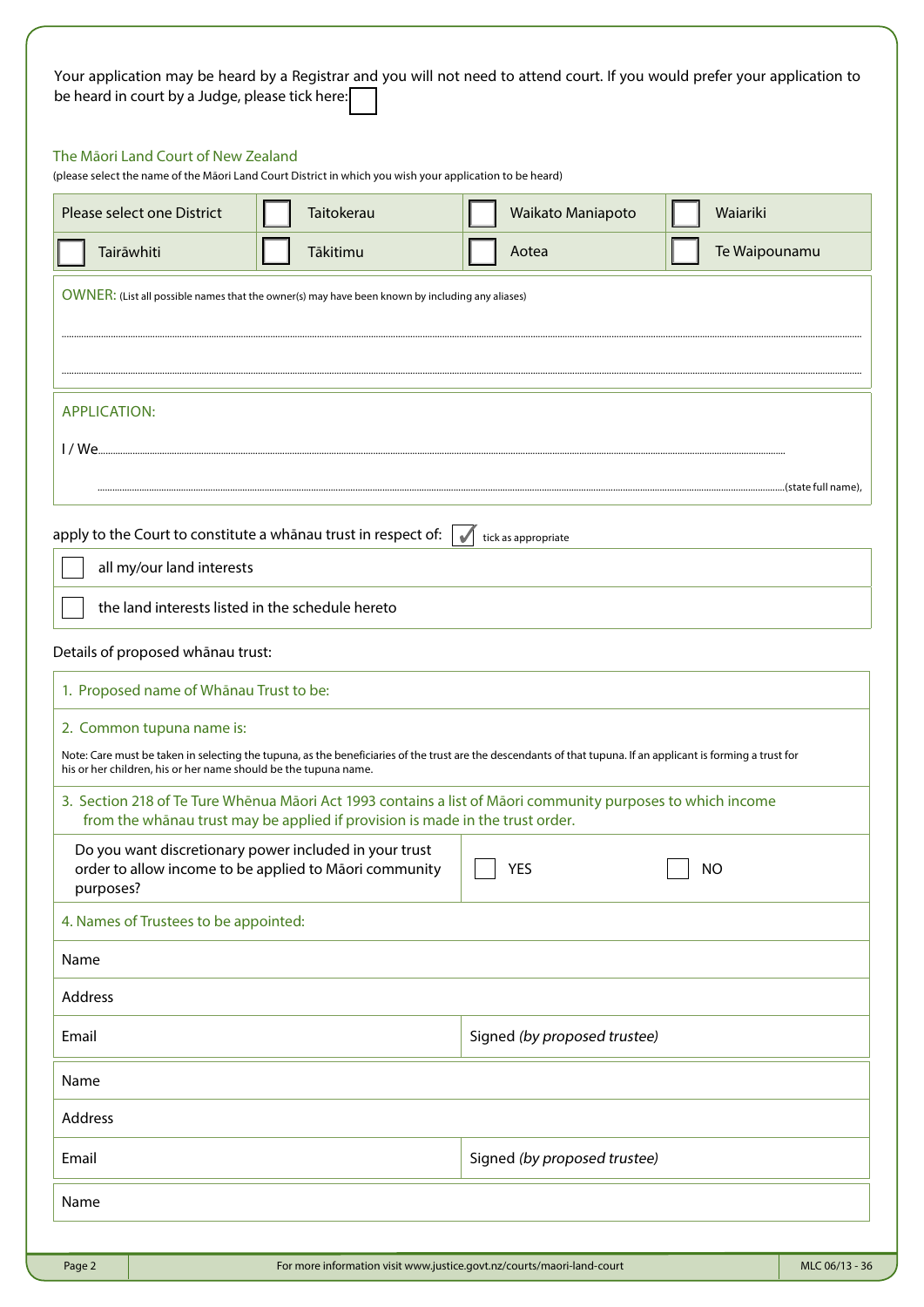| Address                                                                                                      |                                                                                                       |                |
|--------------------------------------------------------------------------------------------------------------|-------------------------------------------------------------------------------------------------------|----------------|
| Email                                                                                                        | Signed (by proposed trustee)                                                                          |                |
| Name                                                                                                         |                                                                                                       |                |
| Address                                                                                                      |                                                                                                       |                |
| Email                                                                                                        | Signed (by proposed trustee)                                                                          |                |
| Name                                                                                                         |                                                                                                       |                |
| Address                                                                                                      |                                                                                                       |                |
| Email                                                                                                        | Signed (by proposed trustee)                                                                          |                |
| (NOTE: Separate consents for trustees may be filed)                                                          |                                                                                                       |                |
| 5.                                                                                                           | Signed consents of the proposed trustees are attached to this application                             |                |
| A copy of the draft trust order is attached to this application; or<br>6.                                    |                                                                                                       |                |
| I/we wish to adopt the standard draft trust order used by the Court.<br>7.                                   | (A draft trust order that may be amended to suit your purposes may be obtained from the Court office) |                |
| PREFERRED PLACE OF HEARING:                                                                                  |                                                                                                       |                |
| <b>SIGNATURE OF APPLICANT:</b>                                                                               | Dated:                                                                                                |                |
| <b>CONTACT DETAILS</b>                                                                                       |                                                                                                       |                |
| <b>Contact Address:</b>                                                                                      |                                                                                                       |                |
|                                                                                                              |                                                                                                       |                |
| (Address to which documents or correspondence in connection with the application can be posted or delivered) |                                                                                                       |                |
| PHONE NUMBER(S):                                                                                             |                                                                                                       |                |
| Home:                                                                                                        | Work:                                                                                                 |                |
| Mobile:                                                                                                      | Fax:                                                                                                  |                |
| <b>Email Address:</b>                                                                                        |                                                                                                       |                |
| NOTE: Where fax or email addresses are given these may be used as a means of notice and service.             |                                                                                                       |                |
| Fee: \$60.00                                                                                                 |                                                                                                       |                |
|                                                                                                              |                                                                                                       |                |
|                                                                                                              |                                                                                                       |                |
|                                                                                                              |                                                                                                       |                |
|                                                                                                              |                                                                                                       |                |
| Page 3                                                                                                       | For more information visit www.justice.govt.nz/courts/maori-land-court                                | MLC 06/13 - 36 |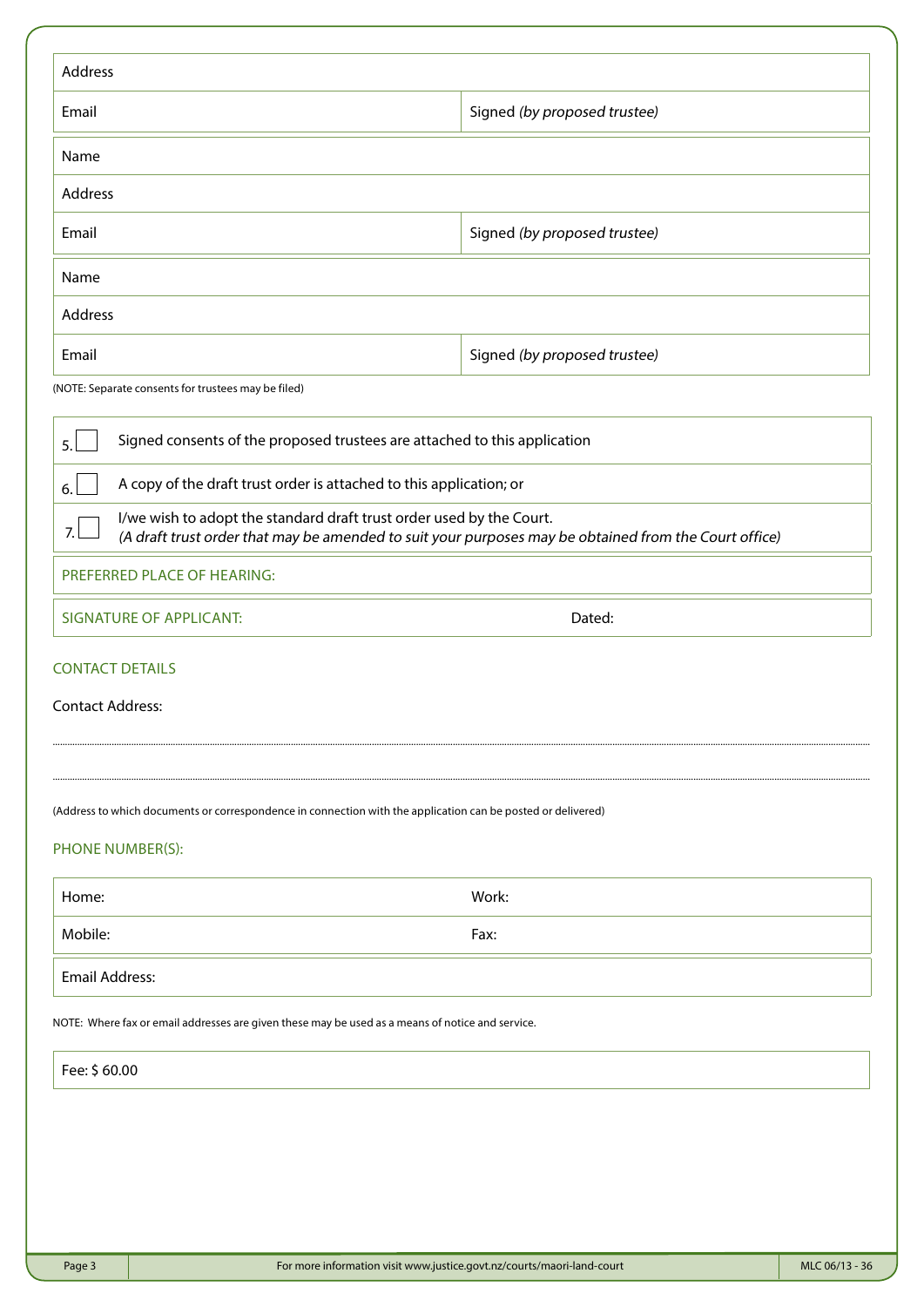| <b>CHECKLIST OF DOCUMENTS REQUIRED:</b>                                                             |  |
|-----------------------------------------------------------------------------------------------------|--|
| Signed consents of any owners who have not signed the application                                   |  |
| Signed consents of proposed trustees                                                                |  |
| Minutes of meeting agreeing to constitute a Whānau Trust (where applicable)                         |  |
| Draft trust order if the standard trust order is not used (or modified draft supplied by the Court) |  |

### MĀORI LAND COURT CONTACT DETAILS

All applications may be lodged with the Registrar in any office of the Māori Land Court

#### **TAITOKERAU**

L3, Manaia House 41 Rathbone St WHANGĀREI

DX Box AX10086 WHANGĀREI

PH: (09) 983 9940 Fax: (09) 983 9941 mlctaitokerau@justice.govt.nz

### **TAIRĀWHITI**

Ngā Wai e Rua Building Cnr Lowe Str & Reads Quay **GISBORNE** 

DX Box PX10106 **GISBORNE** 

PH: (06) 869 0370 Fax: (06) 869 0371 mlctairawhiti@justice.govt.nz **TAITOKERAU**

Auckland Information Office 65B Main Highway Ellerslie, AUCKLAND

DX Box EX10912 AUCKLAND

PH: (09) 279 5850 Fax: (09) 279 5852 mlctamakimakaurau@justice.govt.nz

#### **TĀKITIMU**

106 Eastbourne Street West **HASTINGS** 

DX Box MX10024 **HASTINGS** 

PH: (06) 974 7630 Fax: (06) 974 7631 mlctakitimu@justice.govt.nz

## **WAIKATO MANIAPOTO**

L2, BNZ Centre 354-358 Victoria St **HAMILTON** 

DX Box GX10101 HAMILTON

PH: (07) 957 7880 Fax: (07) 957 7881 mlcwaikato@justice.govt.nz

#### **AOTEA**

Ingestre Chambers 74 Ingestre Street WHANGANUI

DX Box PX10207 WHANGANUI

PH: (06) 349 0770 Fax: (06) 349 0771 mlcaotea@justice.govt.nz

### **Print**

#### **WAIARIKI**

Hauora House 1143 Haupapa St ROTORUA

DX Box JX10529 ROTORUA

PH: (07) 921 7402 Fax: (07) 921 7412 mlcwaiariki@justice.govt.nz

#### **TE WAIPOUNAMU**

Level 1 20 Lichfield Street **CHRISTCHURCH** 

DX Box WX11124 CHRISTCHURCH

PH: (03) 962 4900 Fax: (03) 962 4901 mlctewaipounamu@justice.govt.nz